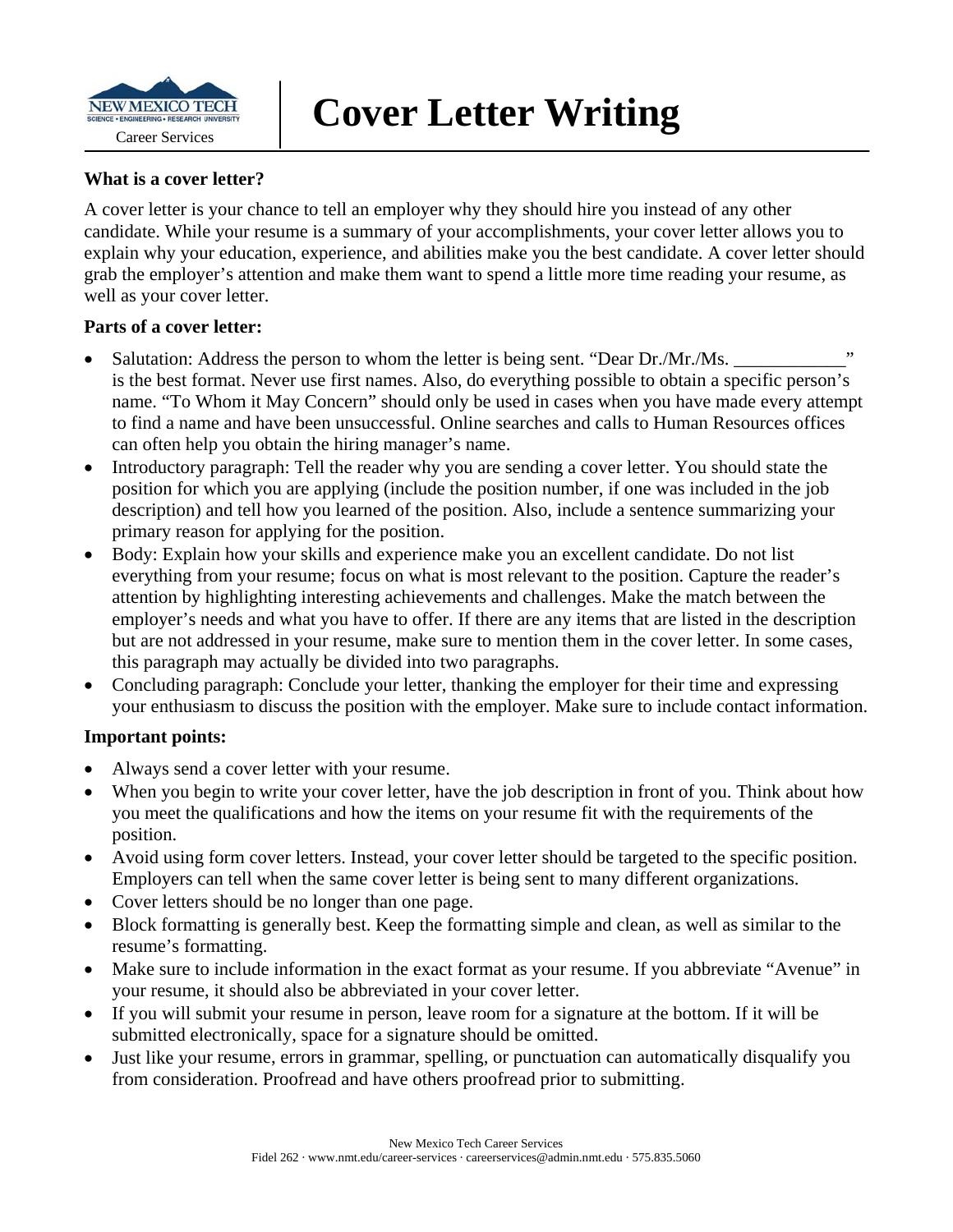

Structure of a Cover Letter

Your Name **Address** City, State Zip Phone Number Email Address

Date

Employer's Name Title Organization Name Address City, State Zip

Dear Dr./Mr./Ms. \_\_\_\_\_\_\_\_\_\_\_\_\_\_:

Introductory Paragraph: State position for which you are applying, how you learned of the position, and why you decided to apply.

Body: Give specific examples of your qualifications, making the connection between your abilities and the employer's needs.

Concluding Paragraph: Thank the employer for their time, reiterate your enthusiasm, and provide contact information for the employer to get in touch with you.

Sincerely,

Your Name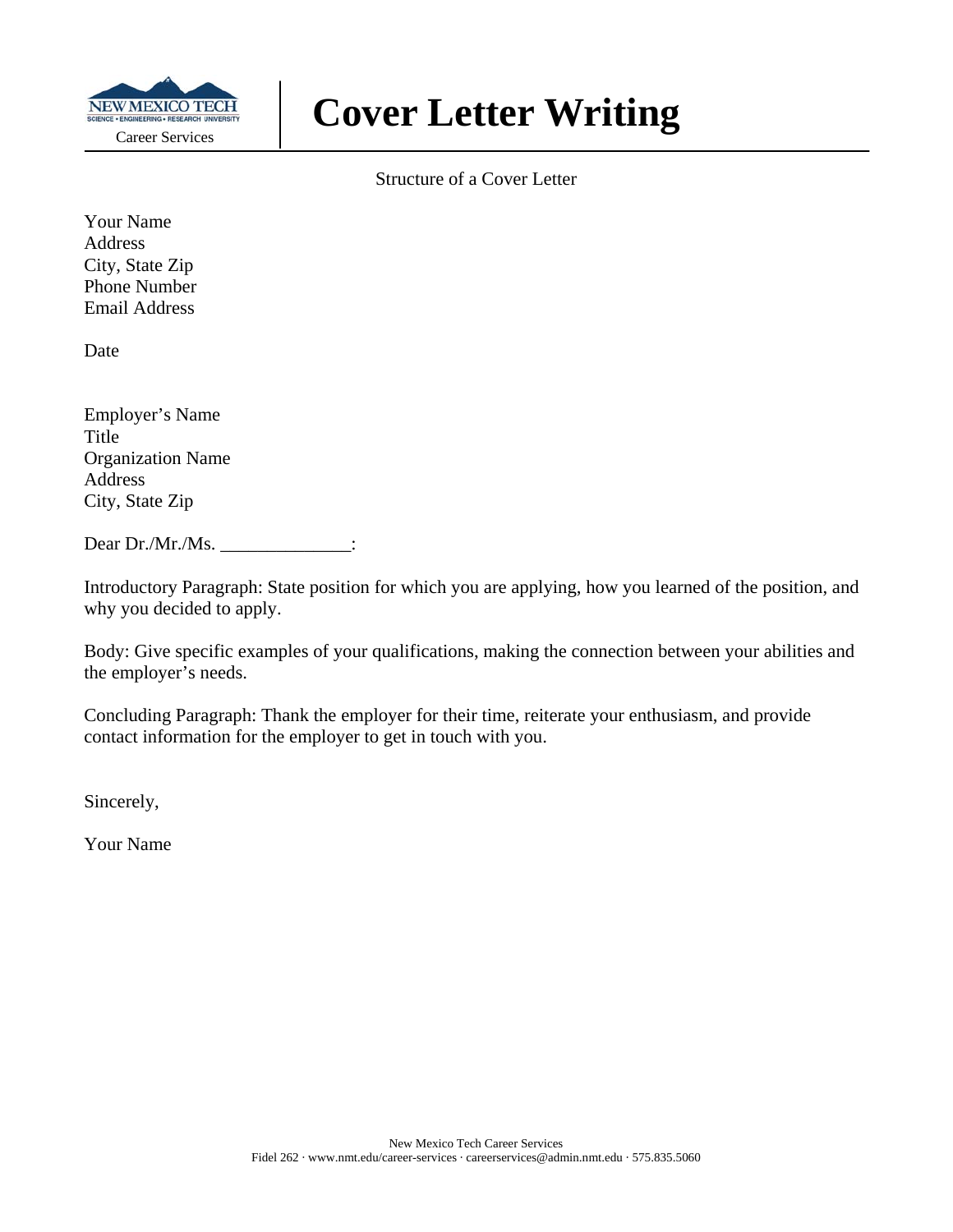

Sample Cover Letter

Mary Jane Sanderson PO Box 859 Socorro, NM 87801 (575) 896‐5521 msanderson@nmt.edu

December 12, 2011

Ms. Samantha Harris Technical Recruiter Stevens Memorial Institute 598 Panorama Ct Santa Fe, NM 87501

Dear Ms. Harris:

My enthusiasm for the innovative cancer research being performed at Stevens Memorial Institute has led me to apply for the position of Biologist II. I will receive my Bachelor of Science degree in Biochemistry from New Mexico Institute of Mining and Technology (New Mexico Tech) in May 2012. I learned of this position from Mr. Rick Marks, Senior Biologist at Stevens.

I believe my combination of real‐world experience and high‐caliber education makes me an excellent candidate for this position. During the summer of 2011, I participated in the Research Experience for Undergraduates program at the University of Washington. This experience allowed me to study the effects of several known carcinogens both in the laboratory and in the field. I was recognized as an Outstanding REU Participant for my research, which I presented to a team of faculty members and researchers. This experience has prepared me to take on new research projects, examining research from all angles, which I believe is an invaluable skill.

I have also had the opportunity to conduct research as part of my Senior Thesis at New Mexico Tech. My project has focused on the presence of several known cancer-causing agents in various samples. I was responsible for designing the project and conducting the research. At the conclusion of my project, I will present my findings at the Student Research Symposium at New Mexico Tech. In addition to my research, my education at New Mexico Tech has included a broad spectrum of coursework, including biology, chemistry, and neuroscience classes. I have learned excellent laboratory and technical writing skills, both of which would be very beneficial to Stevens Memorial Institute.

I am very enthusiastic about this position and would welcome the opportunity to discuss my qualifications with you. Please feel free to contact me at (575) 896‐5521 or msanderson@nmt.edu. Thank you for your time and consideration. I look forward to talking with you.

Sincerely,

Mary Jane Sanderson